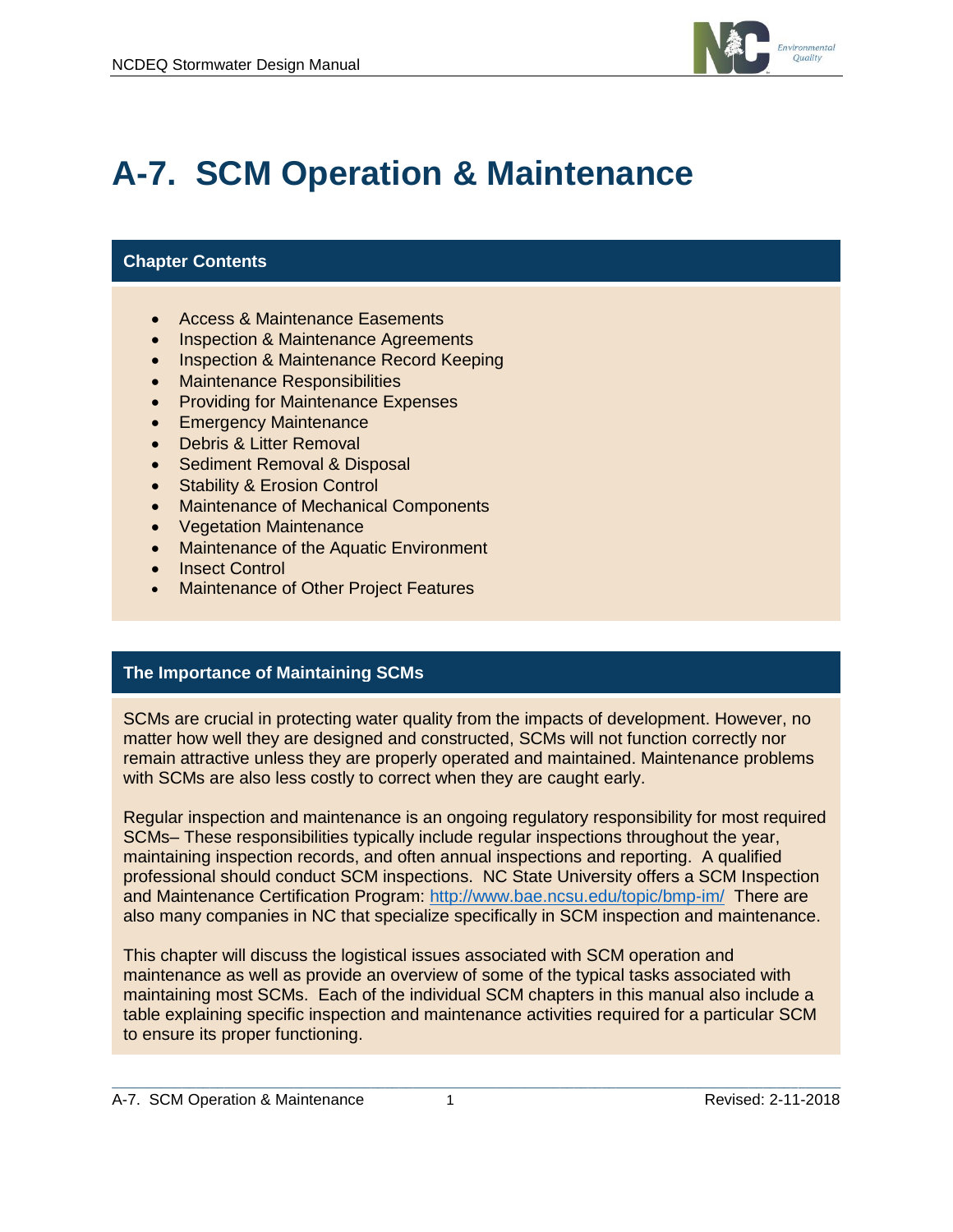

### **Access and Maintenance Easements**

SCMs on private property should have access and maintenance easements to provide the legal authority for inspections and maintenance activities. The location and configuration of easements should be established during the design phase and be clearly shown on the design drawings. The entire footprint of the SCM system should be included in the access and maintenance easement, plus an additional ten or more feet around the SCM to provide enough room for the equipment and activities necessary to complete maintenance tasks. This SCM system includes components such as the side slopes, forebay, riser structure, SCM device, and basin outlet, dam embankment, outlet, and emergency spillway.

Access and maintenance easements should be designed and constructed considering the maintenance tasks that may be needed. If heavy equipment will be necessary to perform maintenance tasks (such as for devices with a forebay that will require sediment clean-out), typically a roadway with a minimum width of ten feet to the SCM needs to be available. Easements are usually held by the person responsible for the SCM facility, whether an individual, a corporation, or a government. Easements for SCMs that are not publicly maintained require provisions that allow the permitting entity access for inspection and maintenance.

# **Inspection & Maintenance Agreements**

SCM facilities are typically built, owned and maintained by non-governmental entities. To insure proper long-term maintenance, an Inspection and Maintenance Agreement should be part of the design plans for any SCM. For regulatory purposes, authorities may require that these agreements be signed and notarized. An Inspection and Maintenance Agreement will typically include the following:

- The frequency of inspections that are needed (based on the type of SCM proposed).
- The components of the SCM that need to be inspected.
- The types of problems that may be observed with each SCM component.
- The appropriate remedy for any problems that may occur.

Sample Inspection and Maintenance Agreement provisions are included at the end of each SCM chapter. The most effective Inspection and Maintenance Agreements are site- specific for the SCM components that are used on the site as well as any conditions that are unique to the site (for example, the presence of steep slopes that should be inspected for soil stability).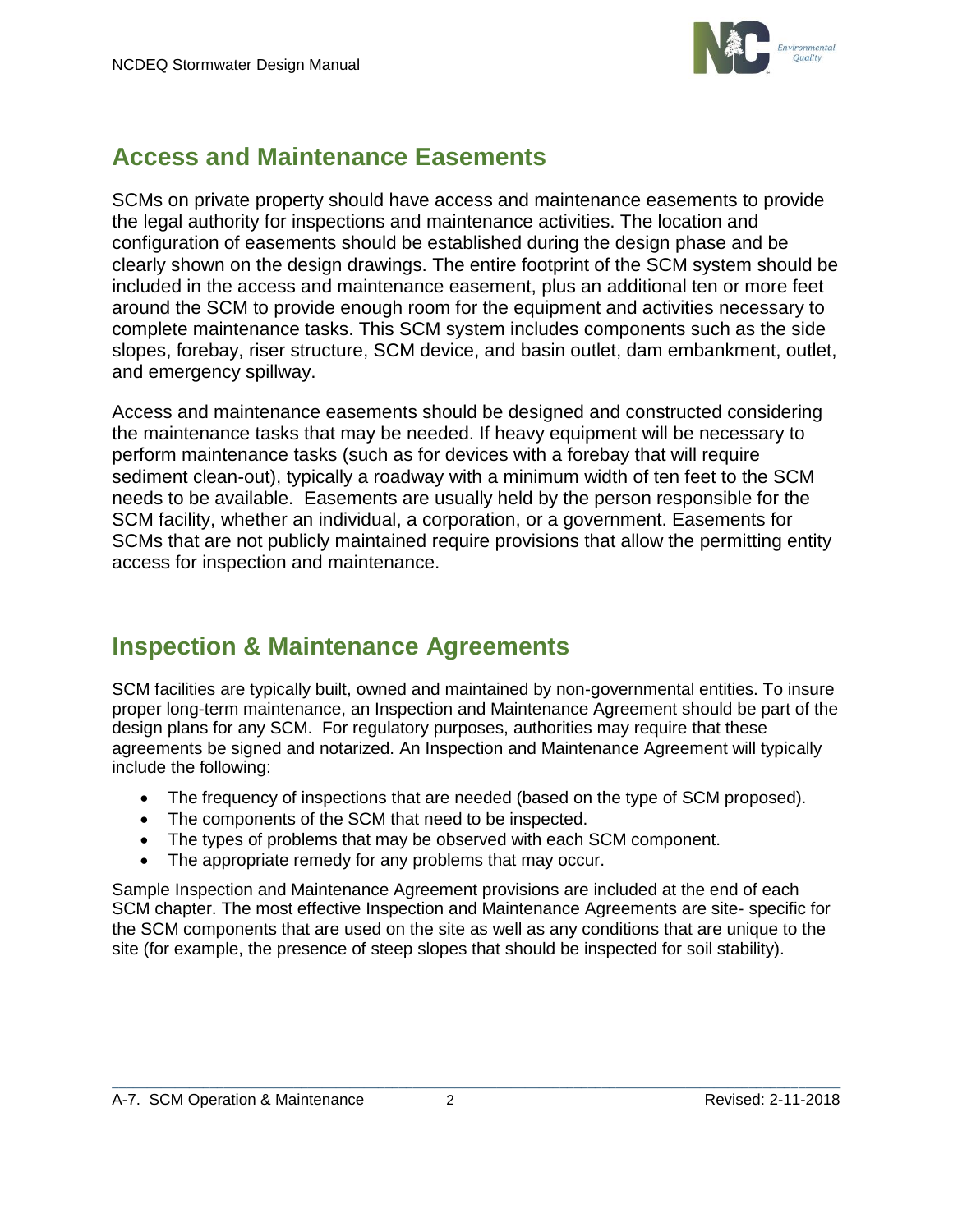

| <b>Inspection Frequency</b>                                                                                                                              | <b>SCM</b>                                                                                                                                                                                                                                                                       |
|----------------------------------------------------------------------------------------------------------------------------------------------------------|----------------------------------------------------------------------------------------------------------------------------------------------------------------------------------------------------------------------------------------------------------------------------------|
| Monthly and within 24 hours after every water<br>quality storm (greater than 1.5 inches in<br>Coastal Counties and greater than 1.0 inch<br>elsewhere)   | Stormwater Wetlands<br><b>Wet Detention Basins</b><br><b>Bioretention Cells</b>                                                                                                                                                                                                  |
| Quarterly and within 24 hours after every water<br>quality storm (greater than 1.5 inches in<br>Coastal Counties and greater than 1.0 inch<br>elsewhere) | <b>Level Spreaders</b><br><b>Infiltration Devices</b><br><b>Sand Filters</b><br><b>Extended Dry Detention Basins</b><br><b>Permeable Pavement</b><br><b>Rooftop Runoff Management</b><br><b>Filter Strips *</b><br><b>Grassed Swales *</b><br><b>Restored Riparian Buffers *</b> |
|                                                                                                                                                          | *Although these devices require quarterly inspection, mowing will usually be done at more frequent intervals                                                                                                                                                                     |

\*Although these devices require quarterly inspection, mowing will usually be done at more frequent intervals during the growing season.

To summarize Table 1, devices that include vegetation in a highly engineered system require inspection monthly and after large storm events to catch any problems with flow conveyance or vegetative health before they become serious. All other SCMs should be inspected at least quarterly and after large storm events.

When required, signed and notarized Inspection and Maintenance Agreements should be recorded with the appropriate Register of Deeds. The responsible party should keep a copy of the Inspection and Maintenance Agreement along with a current set of SCM plans at a known set location. It is also crucial that these documents be passed on when responsibility for maintenance is transferred to a different party.

### **Inspection & Maintenance Record Keeping**

All inspection and maintenance activities should be recorded. One easy way to do this is to create an Inspection and Maintenance checklist based on the Inspection and Maintenance Agreement. The checklist, at a minimum, should include the following:

- Date of inspection.
- Condition of each of the SCM elements.
- Any maintenance work that was performed (as well as who performed the work).
- Any issues noted for future maintenance (sediment accumulating, vegetation needing pruning or replacement, etc.).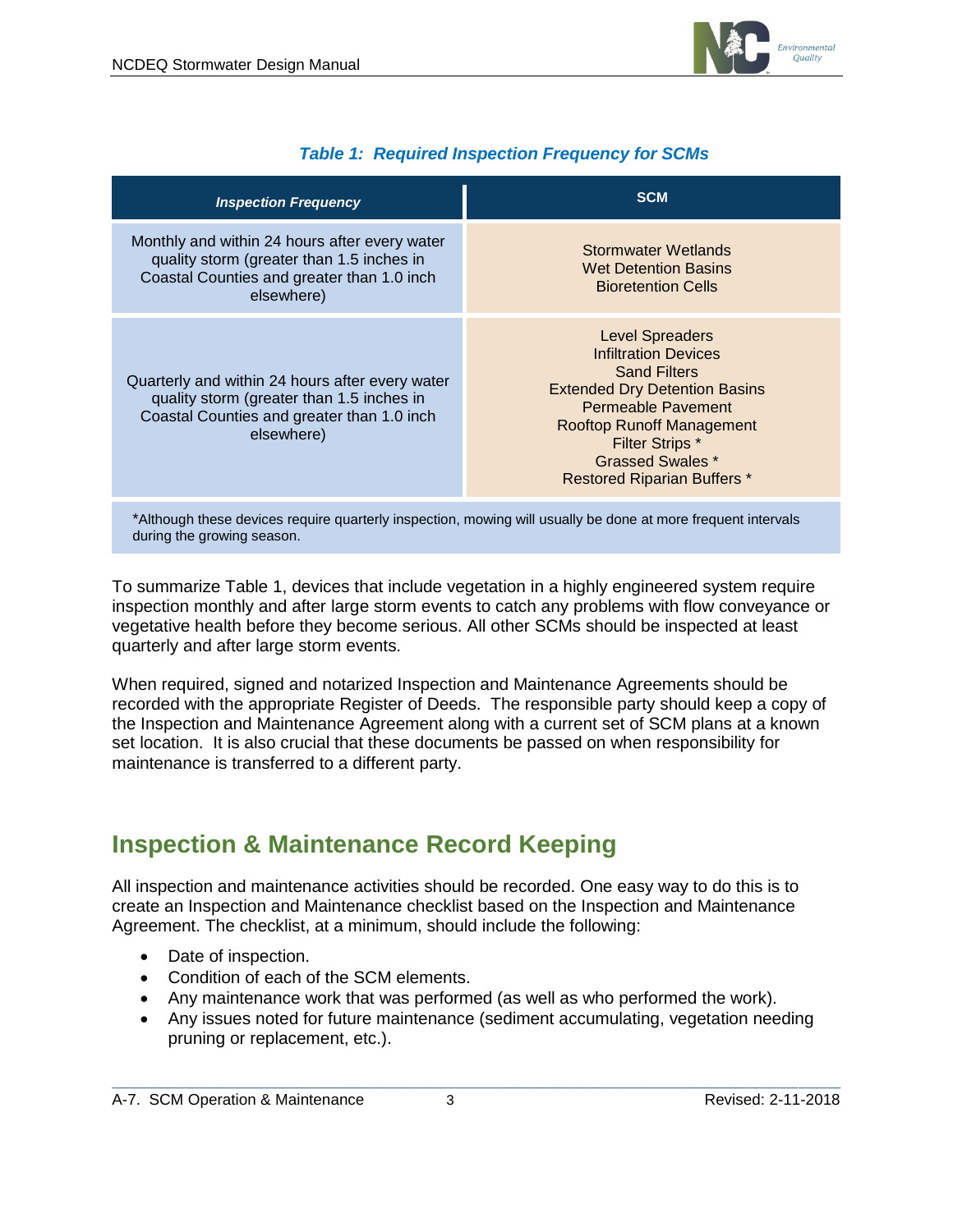

Each SCM should have its own maintenance record. Records should be kept in a log in a known set location. Any deficient SCM elements noted in the inspection should be corrected, repaired or replaced in a timely manner. Some deficiencies can affect the integrity of structures, safety of the public, and the function of the SCM.

Major repairs or maintenance work should include the same level of inspection and documentation as original installations. Inspection checklists and record logs should be kept in a known set location.

# **Maintenance Responsibilities**

As stated in the section above, maintenance is usually the responsibility of the owner, which in most cases is a private individual, corporation, or home owner's association. Simple maintenance items such as minor landscaping tasks, litter removal, and mowing can be done by the owner, or can be incorporated in conventional grounds maintenance contracts for the overall property.

Although a non-professional can undertake many maintenance tasks effectively, a professional should be consulted periodically to ensure that all needs of the SCM facility are met. Some elements that would benefit from professional judgment include structures, outlets, embankments, and dams by a professional engineer, as well as plant system health by an appropriate plant professional. Some developing problems may not be obvious to the untrained eye.

In addition, it is advisable to have professionals do the more difficult or specialized work. Filling eroded areas and soil-disturbing activities, such as re-sodding or replanting vegetation, are tasks that are best assigned to a professional landscaping firm. If the work is not done properly the first time, not only will the effort have been wasted, but also the facility may have been damaged by excessive erosion. Grading and sediment removal are best left to professional contractors. Appropriate professionals (e.g. SCM maintenance specialists, professional engineers, aquatic plant specialists, etc.) should be hired for specialized tasks such as inspections of vegetation and structures.

# **Providing for Maintenance Expenses**

The expenses associated with maintaining a SCM are highly dependent on the SCM type and design. However, the most important factor that determines the cost of SCM maintenance is the condition of the drainage area upstream of the SCM. If a drainage area conveys a high load of sediment and other pollutants to a SCM, the cost of maintaining the SCM will increase dramatically. Preventing pollution in the drainage area as much as possible will reduce the cost of SCM maintenance.

A funding mechanism should be created and maintained at a level that provides adequate funding to pay for the maintenance expenses over the lifetime of the SCM. One option is to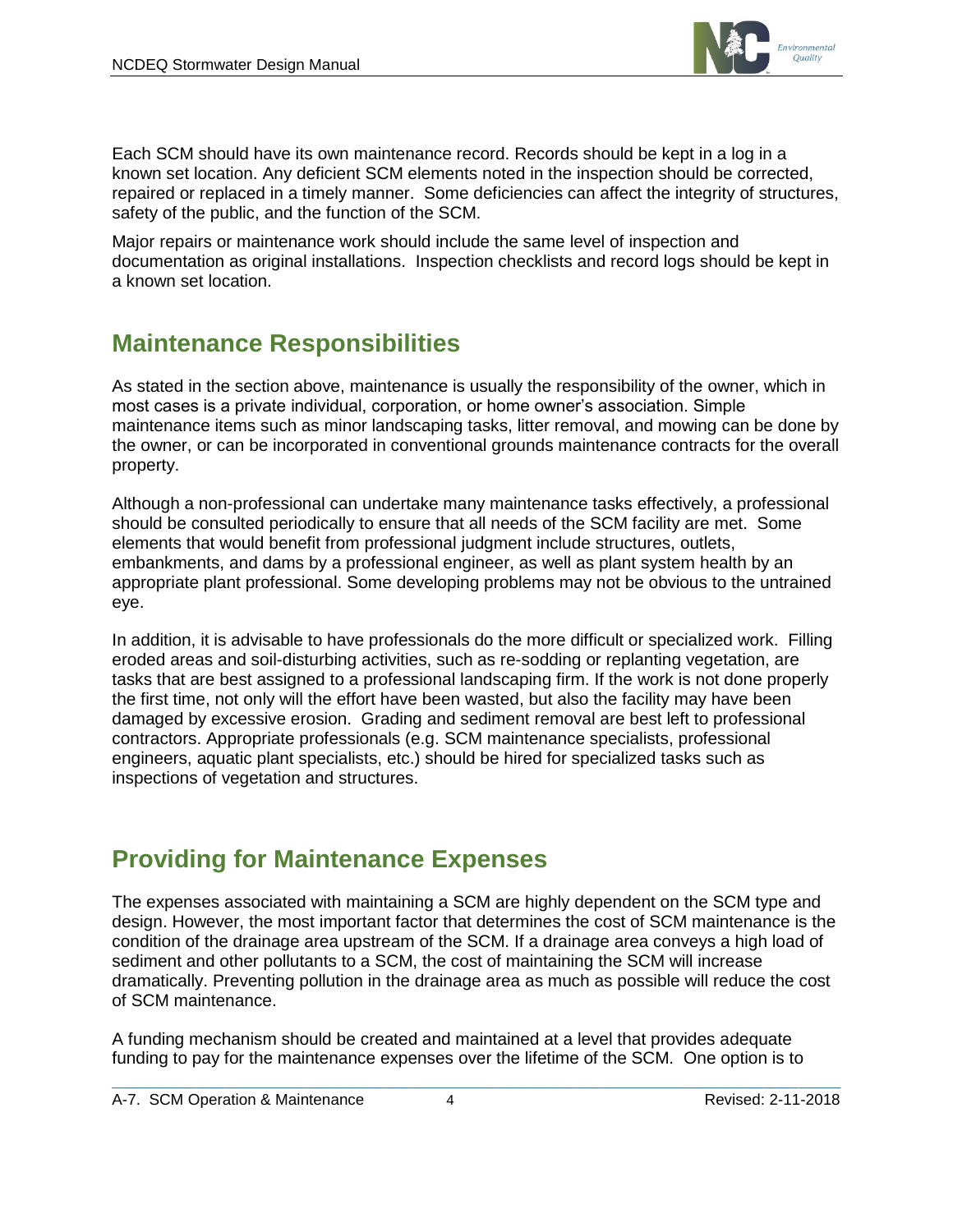

establish an escrow account, which can be spent solely for sediment removal, structural, biological or vegetative replacement, major repair, or reconstruction of the SCMs. In the case of a residential subdivision, the escrow account could be funded by a combination of an initial payment by the developer and regular contributions by the homeowners' association. For an example of how to legally structure such an account, please see the [Phase II model stormwater](https://deq.nc.gov/about/divisions/energy-mineral-land-resources/energy-mineral-land-permits/stormwater-permits/npdes-ms4)  [ordinance at the Stormwater Program](https://deq.nc.gov/about/divisions/energy-mineral-land-resources/energy-mineral-land-permits/stormwater-permits/npdes-ms4) web site. Routine maintenance costs may be relatively easy to estimate, and include the expenses associated with the following activities:

- Conducting SCM inspections at the intervals shown in Table 1.
- Maintaining site safety, including any perimeter fences and other access inhibitors (trash racks or pipe grates).
- Removing trash.
- Removing sediment that has accumulated in any components of the SCM.
- For infiltration-type systems, maintaining the filtering media and cleaning or replacing it when necessary.
- Restoring soils to assure performance.
- Mowing turf grasses or maintaining other types of ground covers
- Controlling weeds and other invasive plants
- Pruning woody vegetation.
- Thinning desired vegetation
- Replacing dead vegetation.
- Stabilizing any eroding side slopes.
- Repairing damaged or eroded outlet devices and conveyance systems.
- Repairing embankments, dams, and channels due to erosion or rodents.

Emergency maintenance costs are more difficult to estimate. They depend on the frequency of occurrence and the nature of the problem, which could vary from storm erosion repairs to complete failure of a structure.

# **Emergency Maintenance**

Maintenance after floods and other emergencies requires immediate mobilization. It can include replanting and repairs to structures. Living systems are likely to need at least minor repairs after emergencies. Following an emergency such as a flood, standing water may pose health risks because of mosquitoes. Mosquito control should be considered if this becomes a problem.

For all installations, obstructions and debris deposited during storm events should be removed immediately. Exceptions include debris that provides habitat and does not damage vegetation or divert currents to, from, or in the SCM. In fact, because of the high quality habitat that can be found in woody debris, careful re-positioning rather than complete removal may be desirable. There may be instances where debris is even added. Such locations should be noted so that this debris is not accidentally removed. Educating adjacent property owners about the habitat benefits of debris and vegetation can decrease requests for removal.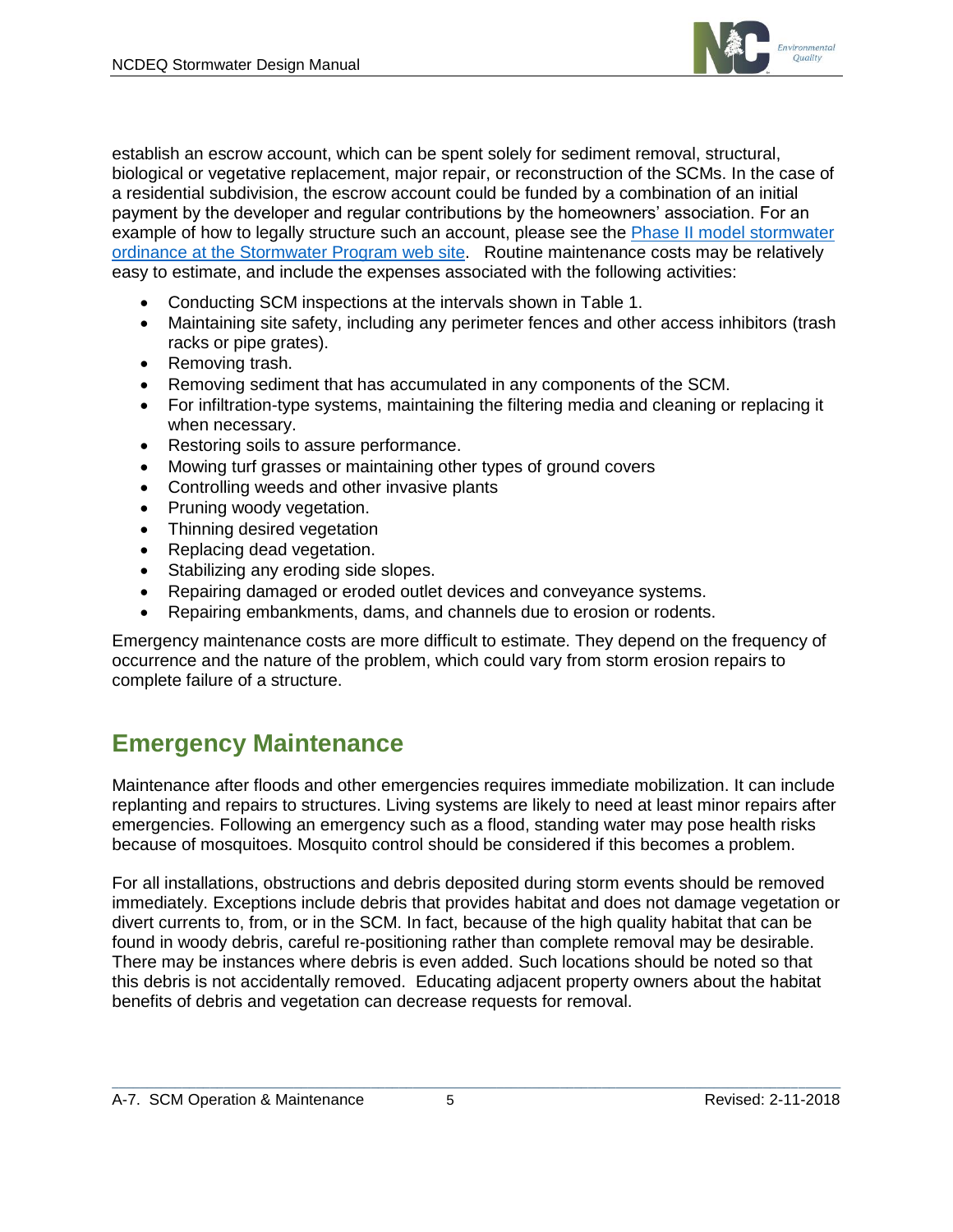

# **Debris & Litter Removal**

Regularly removing debris and litter is well worth the effort and can be expected to help in the following ways:

- Reduce the chance of clogging in outlet structures, trash racks, and other facility components.
- Prevent damage to vegetated areas.
- Reduce mosquito breeding habitats.
- Maintain facility appearance.
- Reduce conditions for excessive surface algae.
- Reduce the likelihood of stagnant pool formation.

Special attention should be given to removing floating debris, which can clog outlet devices and risers.

# **Sediment Removal & Disposal**

Sediment gradually accumulates in many SCMs. For most SCMs, accumulated sediment must eventually be removed. However, removal intervals vary so dramatically among facilities that no "rules of thumb" are applicable. The specific setting of a SCM is important in determining how often sediment must be removed. Important factors that determine rates of sedimentation include the current and future land uses upstream and the presence of other sediment-trapping SCMs upstream.

Before installing a SCM, designers should estimate the lifetime sediment accumulation that the SCM will have to handle. Several time periods may be considered, representing expected changes in land use in the watershed. To estimate sediment accumulation, first, an estimate of the long term sediment load from upstream is needed, then an estimate of SCM sediment removal efficiency (see Sections 3.0 and 4.0). The analysis of watershed sediment loss and SCM efficiency can be expedited by using a sediment delivery computer model.

The frequency of sediment removal is then based on the sediment accumulation rate described above versus the amount of sediment storage volume that is inherently provided in the SCM without affecting treatment efficiency or stormwater storage volume. Again, the frequency of sediment removal is SCM and site specific, and could be as frequent as every couple years, or longer than 15-25 years. The volume of sediment needing to be removed and disposed of per dredging cycle is the volume calculated above multiplied by any density or dewatering factors, as appropriate.

Wet sediment is more difficult and expensive to remove than dry sediment. Ideally, the entire facility can be drained and allowed to dry sufficiently so that heavy equipment can operate on the bottom. Provisions for draining permanent pools should be incorporated in the design of water impoundments where feasible. Also, low flow channels and outlets should be included in all SCMs to bypass stormwater flow during maintenance. However, in many impoundments, periodic rainfall keeps the sediment soft, preventing access by heavy equipment. In these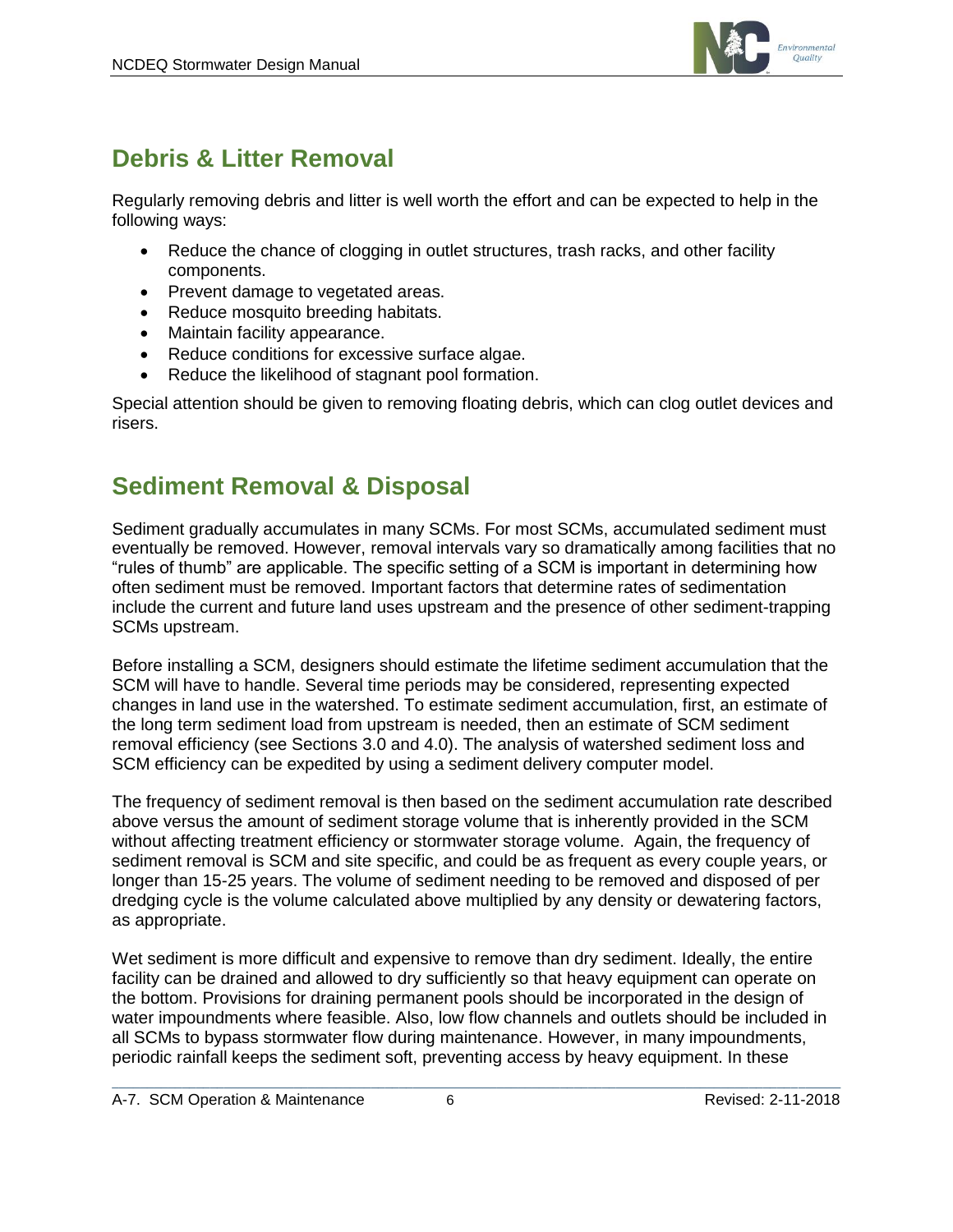

cases, sediment may have to be removed from the shoreline by using backhoes, grade-alls, or similar equipment.

Proper disposal of the sediment removed from a SCM must be considered. It is least expensive if an onsite area or a nearby site has been set aside for the sediment. This area should be located outside of the floodplain to prevent migration of the sediment if flooding occurs prior to stabilization. If such a disposal area is not set aside, transportation and landfill tipping fees can greatly increase the cost of maintaining the SCM, especially where disposal of wet sediment is not allowed in the local landfill., Often, the material must be dewatered before disposal, which again adds more cost and requires land area where wet material can be temporarily placed to dry.

Sediment removal is usually the largest single cost of maintaining a SCM facility so the necessary funds should be allocated in advance. Since sediment removal costs are so site specific and dependent on disposal plans, it is difficult to provide good estimates. Actual estimates should be obtained during the design phase of the SCM from sediment removal contractors based on the planned situation. The estimates should include: mobilization expenses, sediment removal expenses, material transport expenses (if applicable), and disposal expenses (if applicable).

# **Stability & Erosion Control**

The best way to promote soil stability and erosion control is to maintain a healthy ground cover in and around SCMs. Areas of bare soil quickly erode, potentially clogging the facility with sediment and threatening its integrity. Therefore, bare areas must be re- stabilized as quickly as possible. Newly seeded areas should be protected with mulch and/or an erosion mat that is securely staked. For SCM's that rely on filtration, such as bioretention facilities, it is critical that adjacent soils do not contaminate the selected media during or after construction. If the site is not permanently stabilized with vegetation when the filter media is installed, the best design practice is to specify sod or other robust erosion control practices for all slopes in and immediately around the SCM.

Erosion more often occurs in or around the inlet and outlet of SCM facilities and should be repaired as soon as possible.

The roots of woody growth such as young trees and bushes in embankments are destabilizing and may result in premature failure if unchecked. Consistent mowing of the embankment controls stray seedlings that take root. Woody growth, such as trees and bushes, further away from the embankment should not pose a threat to the stability of the embankment and can provide important runoff filtering benefits. Trees and bushes may be planted outside maintenance and access areas.

Animal burrows also diminish the structural integrity of an embankment. Muskrats, in particular, burrow tunnels up to 6 inches in diameter. Efforts should be made to control animal burrowing. Burrows should be filled as soon as possible.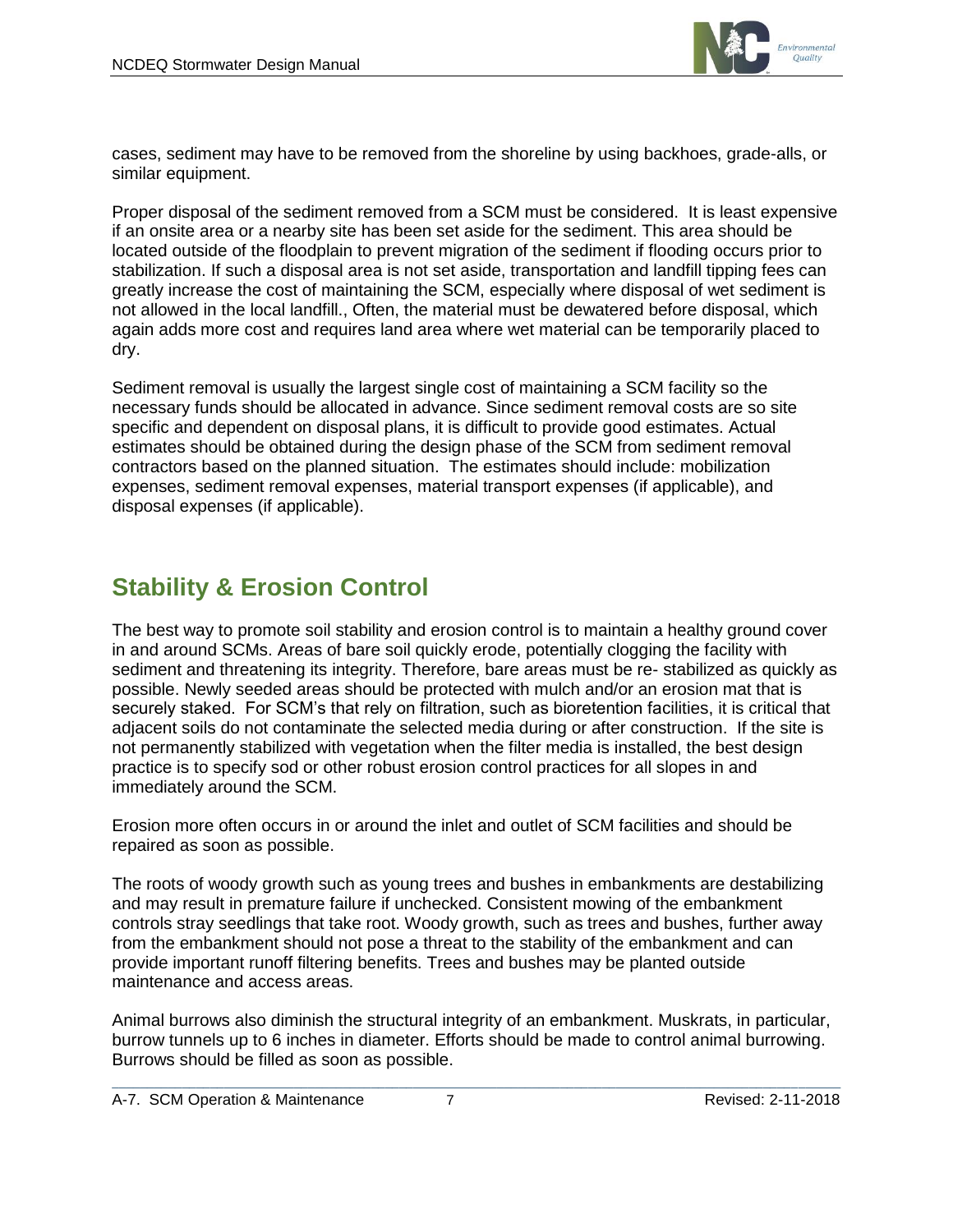

# **Maintenance of Mechanical Components**

SCMs may incorporate mechanical components that need periodic attention. For example, valves, sluice gates, fence gates, locks, and access hatches should be functional at all times. The routine inspection, exercising, and preventive maintenance on such mechanical components should be included on a routine inspection and maintenance checklist.

# **Vegetation Maintenance**

Vegetation maintenance is an important component of any maintenance program. The grasses and plants in all SCMs, but particularly in vegetative SCMs such as filter strips, grass swales, restored riparian buffers, bioretention facilities, and stormwater wetlands, require regular attention. The development of distressed vegetation, bare spots, and rills indicates that a SCM is not functioning properly. Problems can have many sources, such as:

- Excessive sediment accumulation, which clogs the soil pores and produces anaerobic conditions.
- Nutrient deficiencies or imbalances, including pH and potassium.
- Water-logged conditions caused by reduced soil drainage or high seasonal water table.
- Competition from invasive weeds.
- Animal grazing

The soil in vegetated areas should be tested every other year and adjustments made to sustain vigorous plant growth with deep, well-developed root systems. Aeration of soils is recommended for filter strips and grassed swales where sediment accumulation rates are high. Ideally, vegetative covers should be mown infrequently, allowing them to develop thick stands of tall grass and other plant vegetation. Also, trampling from pedestrian traffic should be prevented.

Areas immediately up and downstream of some SCM plant installations are more likely to experience increased erosion. Properly designed, located, and transitioned installations experience may reduce accelerated erosion. All erosion should be repaired immediately to prevent spreading.

Table 2 below describes some typical vegetation maintenance. It is important to note that specific requirements related to some management practices, such as those performed within buffers, must be followed. In addition, any vegetation that poses threats to human safety, buildings, fences, and other important structures should be addressed. Finally, vegetation maintenance activities typically change as the project ages.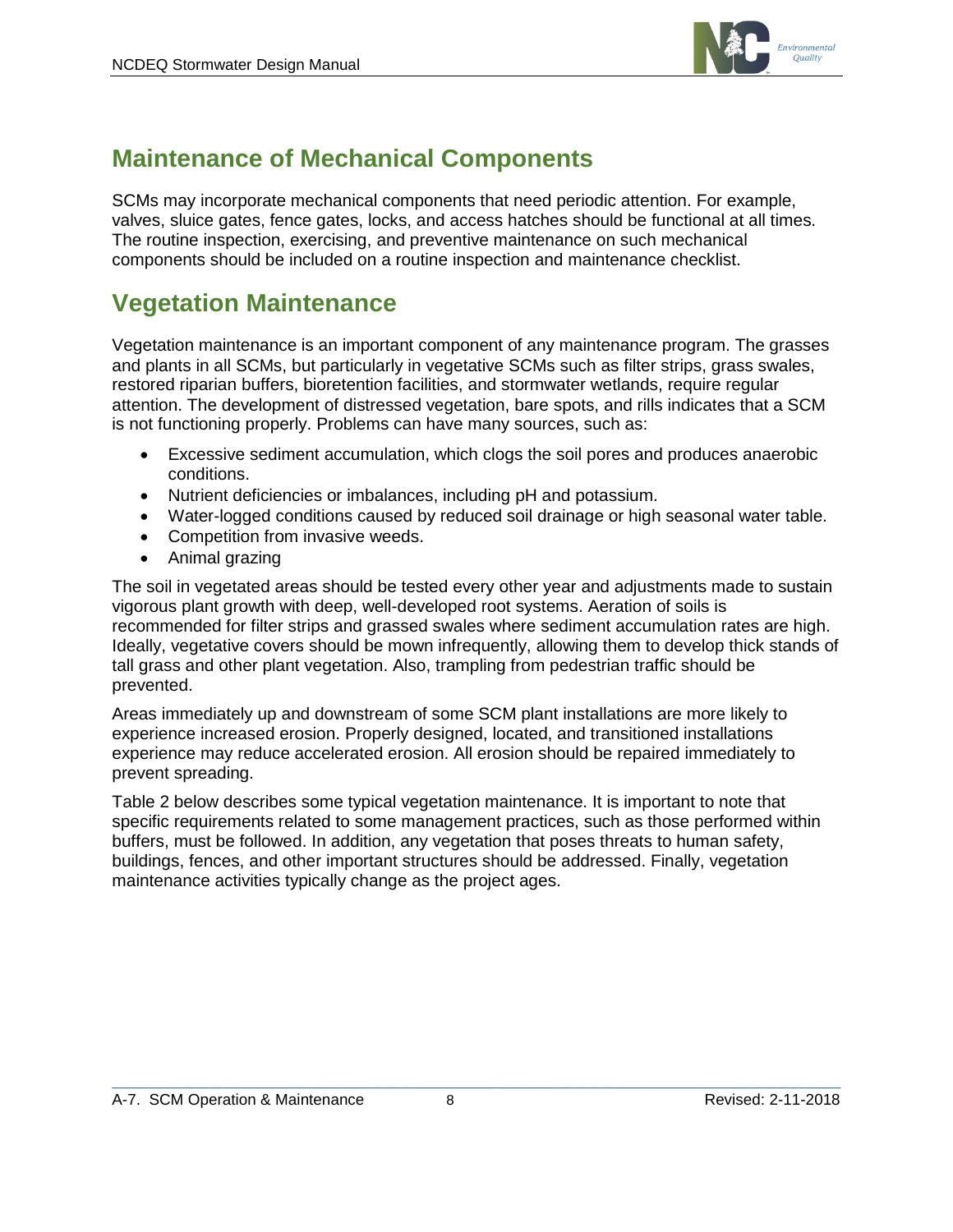

#### *Table 2: Vegetation Maintenance for SCMs*

| <b>Maintenance</b><br><b>Activity</b>   | <b>Instructions</b>                                                                                                                                                                                                                                                                                                                                                                                                                                                                  |
|-----------------------------------------|--------------------------------------------------------------------------------------------------------------------------------------------------------------------------------------------------------------------------------------------------------------------------------------------------------------------------------------------------------------------------------------------------------------------------------------------------------------------------------------|
| Replacement<br>of Dead<br><b>Plants</b> | All dead plants should be removed and disposed of. Before vegetation that<br>has failed on a large scale is replaced, the cause of such failure should be<br>investigated. If the cause can be determined, it should be eliminated before<br>any reinstallation.                                                                                                                                                                                                                     |
| Fertilization                           | The objective of fertilizing at a SCM is to secure optimum vegetative growth<br>rather than yield (often the objective with other activities such as farming).<br>Infertile soils should be amended before installation and then fertilized<br>periodically thereafter. Fertilizer can be composed of minerals, organic<br>matter (manure), compost, green crops, or other materials.                                                                                                |
| Irrigation/<br>Watering                 | Watering of the vegetation can often be required during the germination<br>and establishment of the vegetation, as well as occasionally to preserve the<br>vegetation through drought conditions. This can typically be accomplished<br>by pumping water retained in the SCM or from the stream, installing a<br>permanent irrigation system or frost-proof hose bib, or using portable water<br>trucks.                                                                             |
| Mulching                                | Mulching should be used to maintain soil temperature and moisture, as<br>well as site aesthetics. A half-inch layer is typically adequate. Ideally, mulch<br>should be removed before winter to prevent an infestation of rodents.                                                                                                                                                                                                                                                   |
| Weeding                                 | Weeding is often necessary in the first growing season, particularly if<br>herbaceous grasses are out-competing the young woody vegetation growth.<br>The need for weeding may be largely eliminated by minimizing the amount<br>of seed used for temporary erosion control. Weeding may also be required<br>if, over time, invasive or undesirable species are entering the site and out-<br>competing plants that are specifically involved in the treatment of the<br>stormwater. |
| Cultivating/<br>Hoeing                  | Hoeing is often required to loosen overly compacted soil and eliminate<br>weeds that compete with the desirable vegetation.                                                                                                                                                                                                                                                                                                                                                          |
| Pruning                                 | Pruning is used to trim to shape and remove dead wood. It can force single-<br>shoot shrubs and trees to assume a bushier configuration.                                                                                                                                                                                                                                                                                                                                             |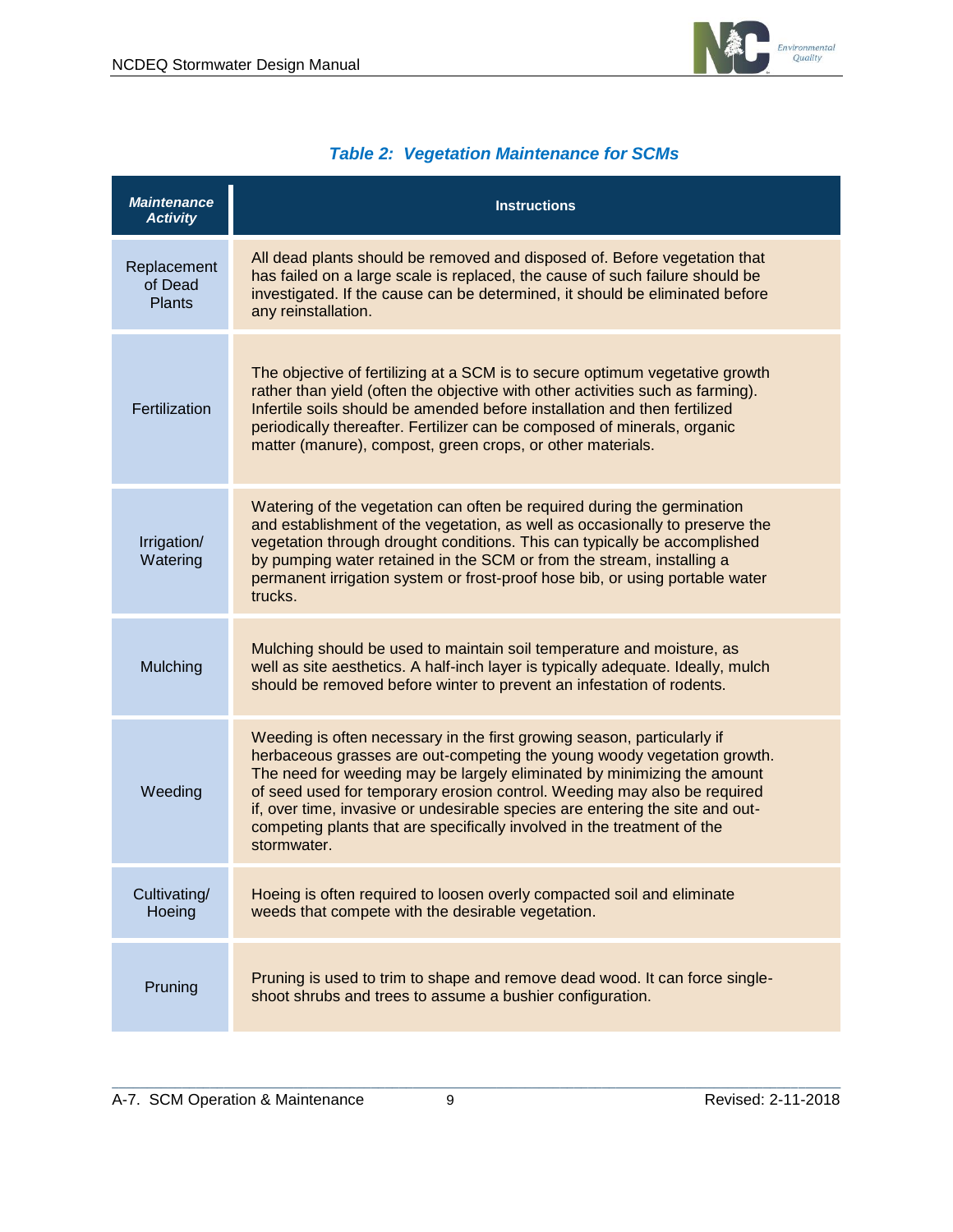

| Thinning                                                    | Thinning dense vegetation may be necessary to thrive, to maintain open areas of<br>water as well as aesthetics, increase the vigor of individual specimens, to reduce<br>flow obstructions, and to increase the ability of maintenance staff to access the<br>entire SCM. Tall maturing trees, for the most part, have no place in a SCM (except<br>for buffers) and should be removed as soon as possible.                                                                                                                                                                                                                                                      |
|-------------------------------------------------------------|------------------------------------------------------------------------------------------------------------------------------------------------------------------------------------------------------------------------------------------------------------------------------------------------------------------------------------------------------------------------------------------------------------------------------------------------------------------------------------------------------------------------------------------------------------------------------------------------------------------------------------------------------------------|
| Staking                                                     | Saplings of tall trees planted in or near the SCM may require staking. Care<br>should be taken not to damage the tree's roots with stakes. Stakes should be<br>kept in place for 6 to 18 months, and the condition of stakes and ties should<br>be checked periodically.                                                                                                                                                                                                                                                                                                                                                                                         |
| Wound<br><b>Dressing</b>                                    | The wounds on any trees found broken off or damaged should be dressed<br>following recommendations from a trained arborist.                                                                                                                                                                                                                                                                                                                                                                                                                                                                                                                                      |
| <b>Disease</b><br>Control                                   | Based on monitoring observations, either insecticides or (preferably) organic means<br>of pest and fungal control should be used.                                                                                                                                                                                                                                                                                                                                                                                                                                                                                                                                |
| Protection<br>from Animal<br>& Human<br><b>Foot Traffic</b> | Fencing and signage should be installed to warn pedestrians and to prevent<br>damage due to trampling. These measures are often most necessary during early<br>phases of installation but may be required at any time. Measures for controlling<br>human foot traffic include signs, fencing, floating log barriers, impenetrable bushes,<br>ditches, paths, and piled brush. Wildlife damage is caused by the animals browsing,<br>grazing, and rubbing the plants. The use of chemical wildlife repellents should be<br>avoided. Fences and meshes can be used to deter entry to the SCM. Tree tubes<br>can be used to prevent damage to individual specimens. |
| Mowing                                                      | Mowing of perennial herbaceous grasses and wildflowers, especially once seed<br>heads have set, promotes redistribution of seed for this self-sustaining system.<br>Mowing should be carefully controlled, however, especially when performed for<br>aesthetics. As adjacent property owners and customers in general learn more about<br>SCMs, their vision of what is aesthetically pleasing can change. Grasses, in<br>healthy herbaceous stands, should never be mown more than once per year.                                                                                                                                                               |

# **Maintenance of the Aquatic Environment**

An important yet often overlooked aspect of SCMs that maintain a permanent pool is the need to regularly monitor and manage conditions to promote a healthy aquatic environment. An indicator of excess nutrients (a common problem) is excessive algae growth in the permanent pool of water. Often, these problems can be addressed by encouraging the growth of more desirable aquatic and semi-aquatic vegetation in and around the permanent pool. The plants selected should be tolerant of varying water levels and have a high capacity to incorporate the specific nutrients associated with the problem. Unchecked algae growth may result in aesthetic and odor problems and algae-laden water can be washed downstream during rain contributing to nuisance odors and stresses in downstream aquatic habitat.